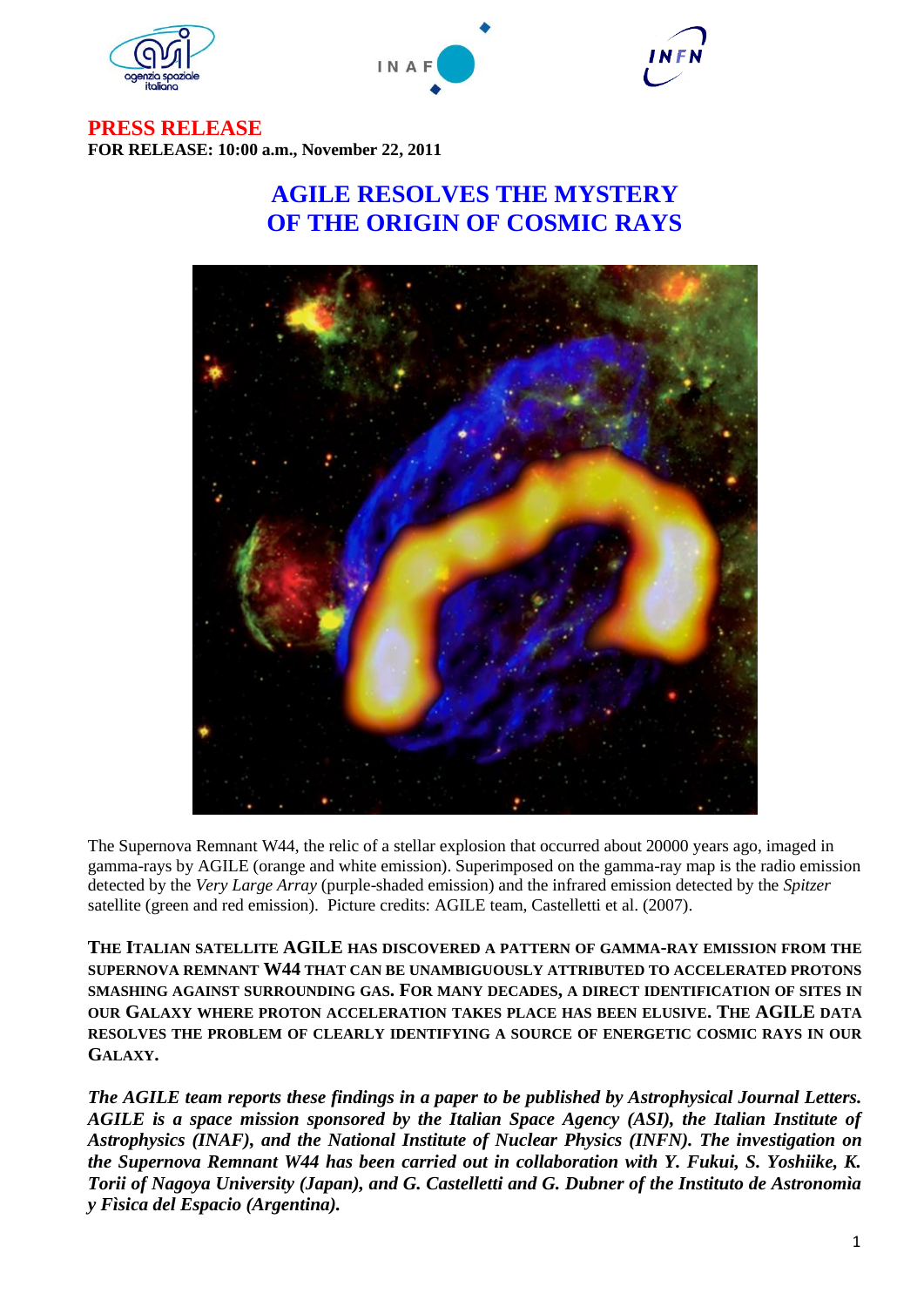



Cosmic-rays (protons/ions and electrons) are particles of very large energy (sometimes much larger than those achievable on Earth) that constantly bombard the Earth from the deep cosmos. Their origin is a mystery that motivated decades of observations and theoretical investigations starting from the early studies by W. Baade, F. Zwicky in the 30's and by E. Fermi and V. Ginzburg in the 50's. Among the sources candidate for the cosmic-ray origin, the relics of stellar explosions in our Galaxy named "Supernova Remnants"(SNRs) are of special interest. The strong shock produced by the stellar explosion sweeps for many thousands of years the surrounding gas, and in doing so SNRs can accelerate particles to very high energies. However, despite many attempts and a wealth of indirect information involving radio, optical and X-ray observations, no direct evidence of proton acceleration has ever been obtained. The high-energy emission detected around SNRs can be produced much more easily by electrons, and the proton contribution can be masked by that of energetic electrons radiating more efficiently. However, there is a very clear "signature" for the existence of accelerated protons that hit surrounding gas: the emission of gamma-rays with quite special characteristics deriving from the production of particles ("neutral pions") uniquely produced by proton-proton interactions. Detecting this gamma-ray signature of neutral pions has been for decades the "Holy Grail" of many satellites catching gamma-rays from space.

Both the Italian space mission AGILE and the *Fermi* NASA observatory are currently active in studying cosmic gamma-ray sources. Since AGILE is especially sensitive at energies near 100 MegaElectronvolt, it is the ideal instrument to provide the unique signature for the existence of neutral pions. AGILE can therefore obtain the decisive information for resolving the problem of the cosmicrays origin. Out of a sample of about 10 well-studied SNRs, the AGILE team is now publishing the most recent findings on the Supernova Remnant W44 located at about 6000 lightyears from the Earth. The AGILE data very clearly show a pattern of gamma-ray emission which follows the most prominent shocks produced by the W44 explosion that occurred about 20000 years ago. Particles (protons and electrons) can be accelerated at the propagating shock for thousands of years and can reach the highest energies of interest to explain the cosmic-rays. AGILE unambiguously detects the gamma-ray signature for the existence of protons. "We are very excited", says Andrea Giuliani who is the first author of the AGILE paper. "In the case of this very interesting source we could analyze in great detail the gammaray signal together with the radio emission. By comparing these two emissions, we have thoroughly tested the hypothesis that accelerated protons produce the observed gamma-ray emission against alternative explanations. We have been greatly helped by the "neutral pion signature", that is evident in the AGILE data". "The gamma-ray emission is concentrated where the gas is compressed by the shock in agreement with expectations from cosmic-ray acceleration models", says Martina Cardillo, a coauthor of the paper.

AGILE Principal Investigator Marco Tavani (INAF) adds that "the AGILE special characteristics make possible the detection of gamma-rays just at the energies at which neutral pions radiate with an unambiguous signature. This result is obtained for the first time, and confirms the hypothesis that SNR shocks may accelerate protons in large numbers. Whether our observations can explain also other properties of cosmic-rays and their propagation in the Galaxy is a matter for future investigations."

"The AGILE gamma-ray imager", says Guido Barbiellini, INFN coordinator of the AGILE project, "reaches its optimal sensitivity at the photon energies characterizing the neutral pion decay. It looks as if it were planned just to obtain this important result on particle accelerators in our Galaxy."

"Despite its relatively small size", says Enrico Flamini, ASI Chief Scientist, "AGILE has achieved an optimal performance at a very competitive cost because of its innovative technology. AGILE has then kept its promise. The Italian high-energy astrophysics community is very competitive. This community also play an important role in Fermi, and ASI supports data analysis for both AGILE and Fermi at the ASI Science Data Center in Frascati."